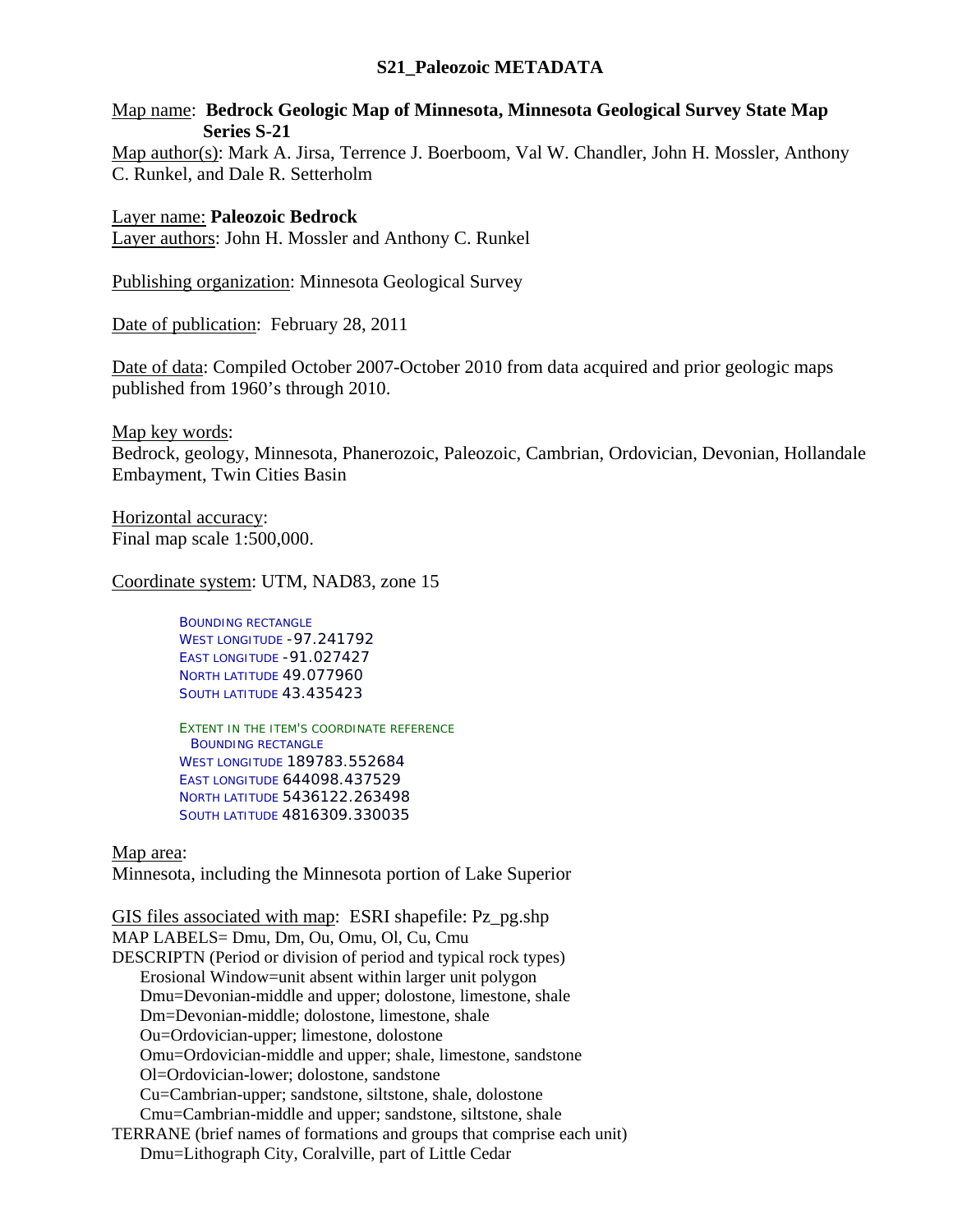Dm=Part of Little Cedar, Pinicon Ridge, Spillville Ou=Galena, Winnipeg, Red River Omu=Decorah, Plattville, Glenwood, St. Peter Ol=Prairie du Chien Group Cu=Jordan, St. Lawrence, Tunnel City Cmu=Wonewoc, Eau Claire, Mt. Simon ERA = Paleozoic, all SUBDIV (Period) Dmu=Devonian Dm=Devonian Ou=Ordovician Omu=Ordovician Ol=Ordovician Cu=Cambrian Cmu=Cambrian

## Description:

Multiple polygons showing distribution of Paleozoic strata in southeastern and northwestern Minnesota

Map scale: 1:500,000

## Accuracy of Map units:

Much of the compilation of existing maps and new geologic depiction is taken from maps and data plotted at scales of 1:24,000 to 1:100,000, in particular from County Geologic Atlases published or in progress at MGS. Geology in the northwestern corner of Minnesota is modified slightly from MGS Miscellaneous Map M-93 at 1:250,000 scale, which was based on very scant drill hole data.

## Summary of procedures for compiling data used to make map:

Most of the data for southeastern Minnesota, the Twin Cities metropolitan area, and north central Minnesota was compiled from existing 1:100,000 County Geological Atlases and 1:24,000 State Maps except for a band through Isanti, Kanabec, Sherburne, and northern Anoka Counties that was compiled by A. C. Runkel. Contacts of formations between existing maps throughout this region were reconciled on the CRT screen and minor revisions from new data were done in the same way.

Considerable amounts of new mapping was required for west-central Minnesota, in the region covered by the Fairmont, Glencoe, New Ulm, Litchfield, and Albert Lea 1:100,000 scale topographic maps.. Some compilation was already underway or recently completed through mapping for MGS County Geologic Atlases (McLeod, Sibley, Nicollet, and Blue Earth Counties), and for the Karst 319 project (MGS files). Where there was no recent mapping, bedrock topography maps were compiled on Mylar overlays on1:100,000 scale base maps using water well and test hole data (and outcrop information) plotted on the maps. Where there is substantial thickness of Cretaceous rocks, the pre-Cretaceous bedrock topography was contoured on separate Mylars. Other Mylar overlays were overlain on these bedrock topography Mylar maps and bedrock geological contacts were drawn based on the geological information on the paper base.

The final compilations were scanned, vectorized, and merged by GIS personnel.

Contact for GIS data:

Richard Lively, Tim Wahl, and the authors.

Contact at MGS to obtain map: